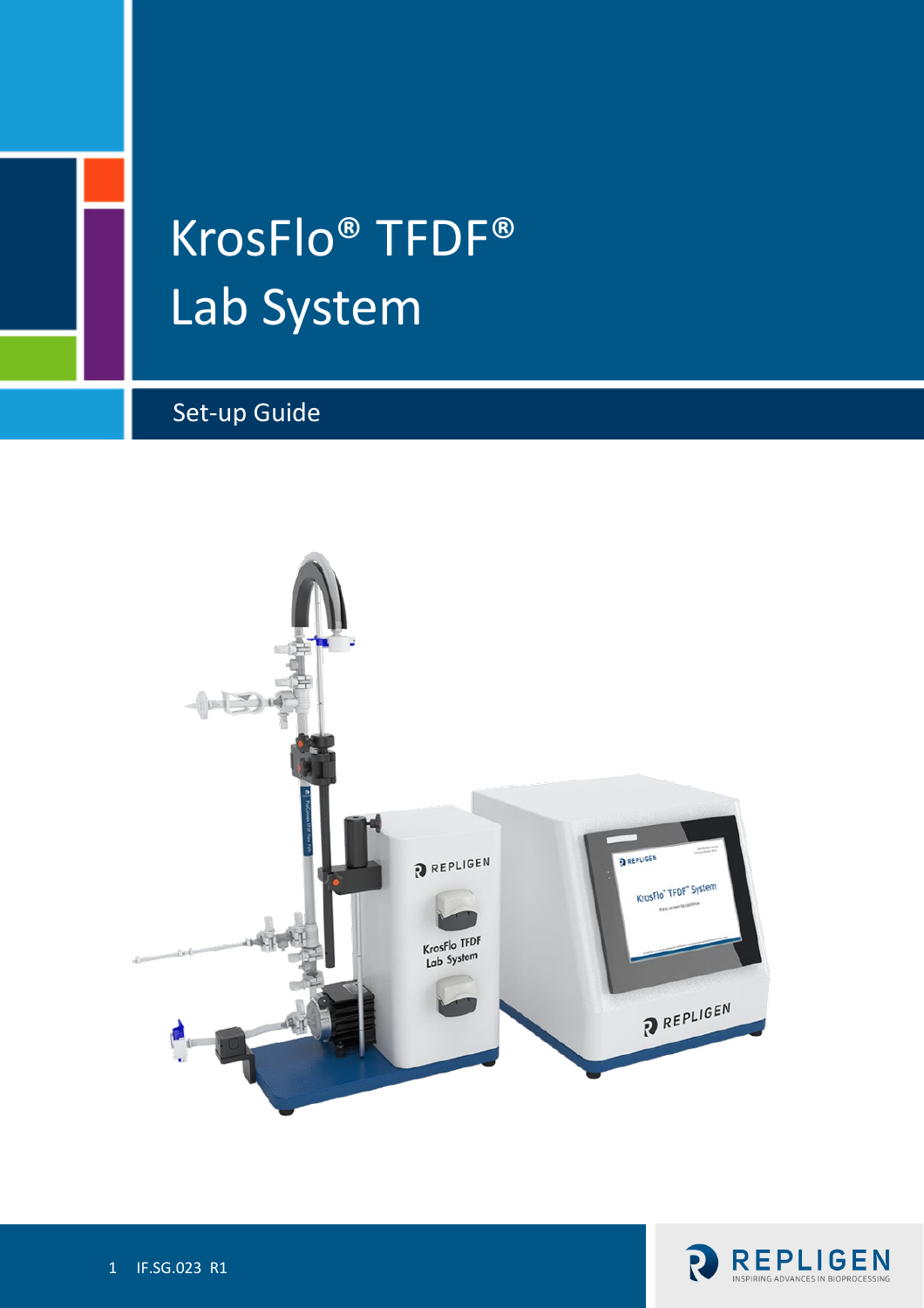The information contained in this document is subject to change without notice.

Repligen Corporation makes no warranty of any kind with regard to this material, including, but not limited to, the implied warranties of merchantability and fitness for a particular purpose.

Repligen Corporation shall not be liable for errors contained herein or for incidental or consequential damages in connection with the furnishing, performance, or use of this material.

No part of this document may be photocopied, reproduced, or translated to another language without the prior written consent of Repligen Corporation.

Products are not intended for diagnostic or therapeutic use or for use *in vivo* with humans or animals.

For further information, please contact Repligen Corporation at www.repligen.com.

©2020 Repligen Corporation. All rights reserved. The trademarks mentioned herein are the property of Repligen Corporation and/or its affiliate(s) or their respective owners.

**Customer Support [customerserviceUS@repligen.com](mailto:customerserviceUS@repligen.com)** 508-845-6400

#### **Repligen Corporation** 111 Locke Drive Marlborough, MA, USA 01752 **www.repligen.com**

**Full User Guide available at [www.repligen.com/resources/quality](http://www.repligen.com/resources/quality)**

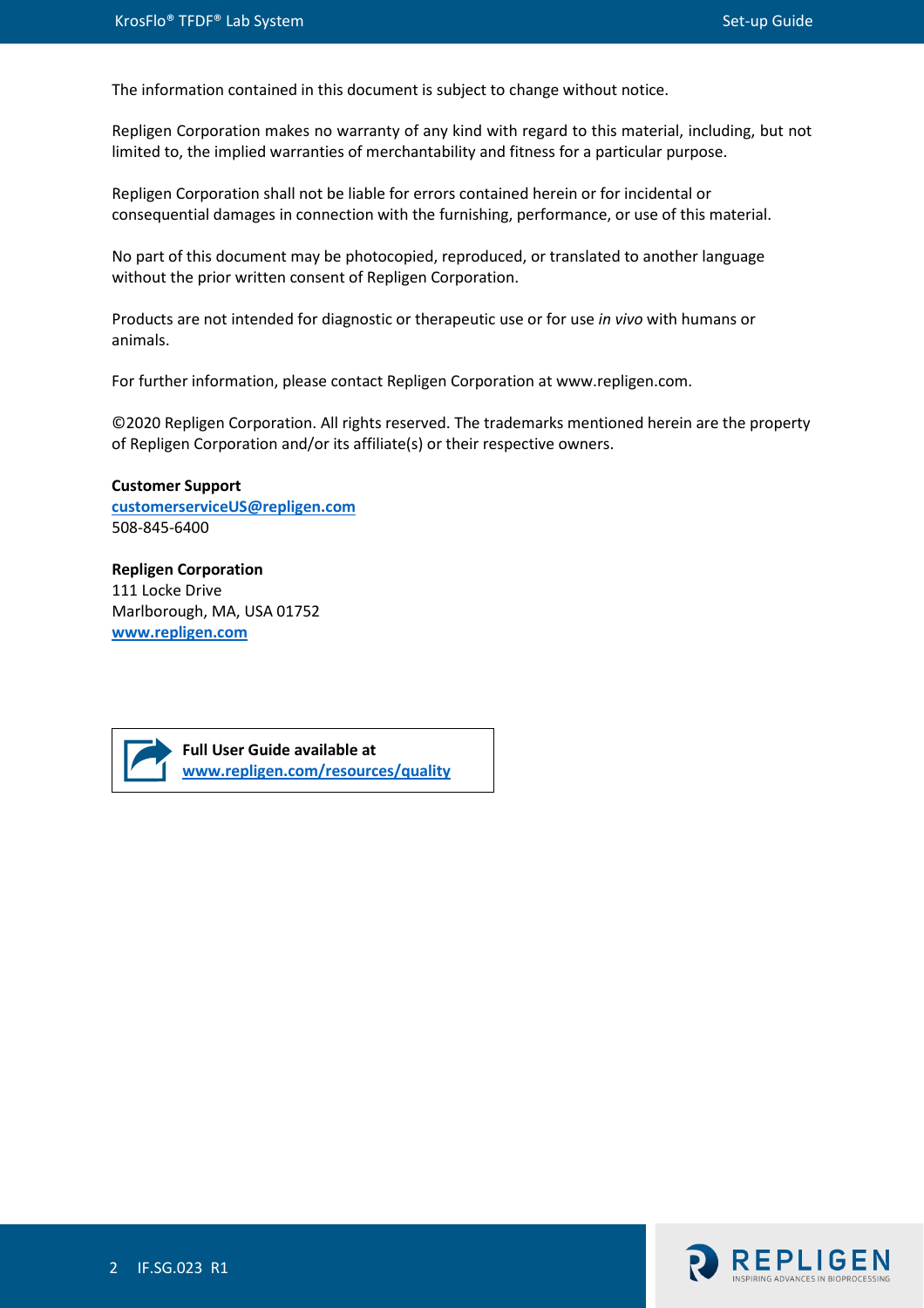# **Abbreviations**

| AC          | Alternating current                     |
|-------------|-----------------------------------------|
| <b>CE</b>   | Conformitée Européenne                  |
| cm          | Centimeter                              |
| <b>FAS</b>  | <b>Field Application Specialist</b>     |
| Hz          | Hertz                                   |
| in          | Inches                                  |
| kg          | Kilogram                                |
| lbs         | Pounds                                  |
| LPM         | Liters per minute                       |
| <b>PPE</b>  | Personal protective equipment           |
| PSI         | Pounds per square inch                  |
| <b>TFDF</b> | <b>Tangential Flow Depth Filtration</b> |
| UL          | Underwriters Laboratories               |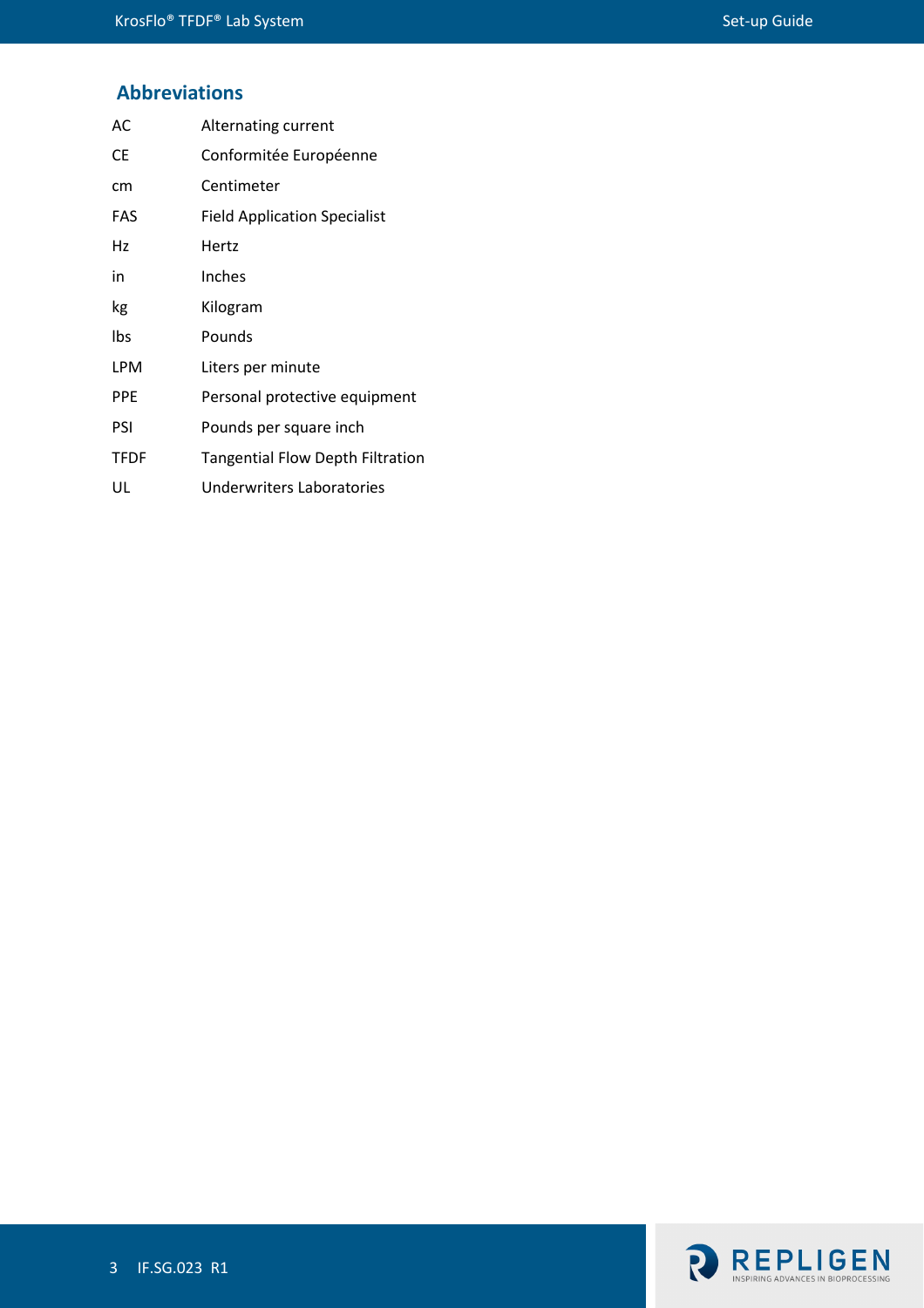## **Intended use**

The KrosFlo® TFDF® Lab System provides a complete solution for the separation of cells from media during cell culture processes. The technology combines hardware, software and a single-use filter to achieve the filtration result. Please direct questions regarding specific applications of the technology to your regional sales representative or field application scientist.

This Set-up Guide provides a condensed description of your KrosFlo® TFDF® Lab System. This document does not describe an installation process. It is highly recommended that the installation process be executed by a trained Repligen engineer.

For further documentation of the system, such as the KrosFlo® TFDF® Lab System User Guide, please visi[t www.repligen.com/resources.](http://www.repligen.com/resources) For further support with troubleshooting or process optimization, please contact your local Repligen Field Application Scientist.

# **Safety notices**

| Warning: | Pressure: Do not allow pressure to exceed 5 PSI                                                                                                                                                                               |
|----------|-------------------------------------------------------------------------------------------------------------------------------------------------------------------------------------------------------------------------------|
| Warning: | Magnetic Field: Pump head contain a high field strength magnet. Pacemaker<br>may be influenced. Keep pacemakers and other magnets at a safe distance.                                                                         |
| Warning: | Moving parts: Magnetic levitation and peristaltic pumps contain moving parts.<br>Keep fingers away from pumps during operation. Stop pump before loading or<br>unloading tubing.                                              |
| Warning: | <b>Electric shock:</b> Remove power from the pump before attempting any maintenance.                                                                                                                                          |
| Warning: | Tubing: Tubing breakage may result in fluid being sprayed from pump. Use<br>appropriate measures to protect operator and equipment.                                                                                           |
| Warning: | Lubricant: Do not contaminate the lubricant in the container, on the shaft or on the<br>seal with foreign material. Failure to observe this precaution may result in damage<br>to the seal and premature failure of the seal. |
| Warning: | Weight: The controller instrument weight 36 lbs (16.2 kg). Two person lifting<br>recommended.                                                                                                                                 |
| Warning: | Wear standard laboratory PPE.                                                                                                                                                                                                 |
| Warning: | Do not freeze.                                                                                                                                                                                                                |

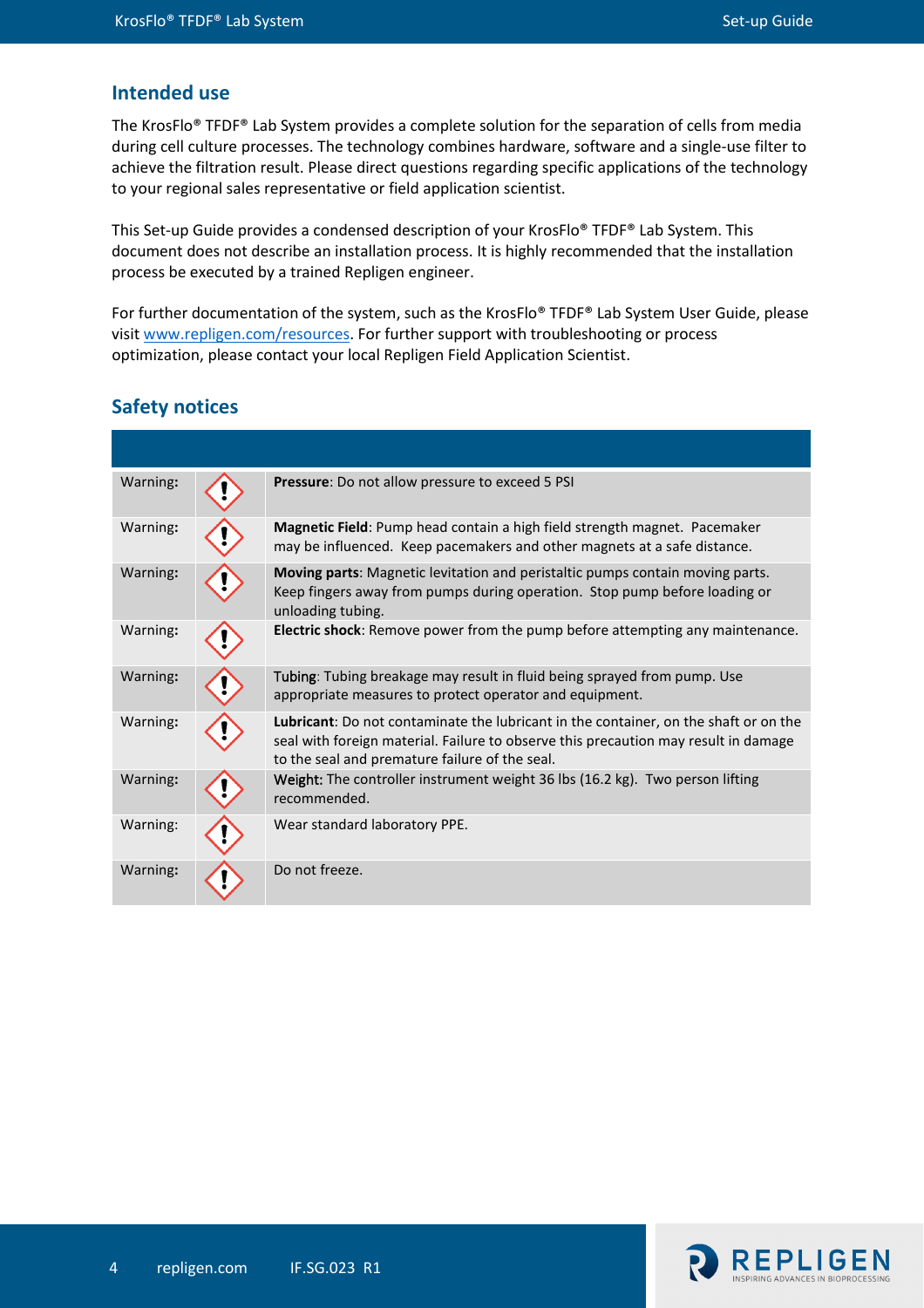# **System specifications**

## **System output**

| <b>Description</b>                              | <b>Specifications</b>                                                                                                                                                                                 |
|-------------------------------------------------|-------------------------------------------------------------------------------------------------------------------------------------------------------------------------------------------------------|
| Feed / recirculating pump type                  | Magnetic levitating pump                                                                                                                                                                              |
| Feed / recirculating pump capacity              | 0 - 11000 RPM, 0 - 10 LPM @ 0.0 bar,<br>0.0 - 21.8 psi (1.5 bar)                                                                                                                                      |
| Diafiltration and permeate pumps type           | Peristaltic                                                                                                                                                                                           |
| Diafiltration and permeate pumps capacity       | 0.1 - 100 RPM (0.01 RPM resolution)<br>Maximum 340 ml/min (4.8 mm ID and 1.6 mm<br>thickness)<br>$0.0002 - 35$ ml/min/channel<br>3 channel, 8 rollers<br>14.5 psi (1.0 bar) max differential pressure |
| Display                                         | <b>Automation direct</b><br>12" LCD touchscreen                                                                                                                                                       |
| Retentate flow meter                            | Ultrasonic clamp-on flow meter<br>0 - 8000 ml/min, 2% accuracy (±16 ml/min)<br>Calibrated for #15 PharmaPure® tubing                                                                                  |
| Recommended process volume                      | $1 - 50$ L                                                                                                                                                                                            |
| Number of pressure sensors supported            | 5                                                                                                                                                                                                     |
| Pressure sensor range                           | $-14 - 30$ psi $(-1 - 2 \text{ bar})$                                                                                                                                                                 |
| TFDF <sup>™</sup> Filter surface area supported | $2 - 150$ cm <sup>2</sup>                                                                                                                                                                             |
| Number of scales supported                      | $\overline{2}$                                                                                                                                                                                        |

# **System input**

| <b>Description</b> | Specifications         |
|--------------------|------------------------|
| Power requirements | 120 VAC, 10 A          |
|                    | 240 VAC, 5 A, 50/60 Hz |

#### **System construction**

| <b>Description</b>                 | <b>Specifications</b>                         |
|------------------------------------|-----------------------------------------------|
| Controller weight                  | 36 lbs (16.2 kg)                              |
| <b>Controller dimensions</b>       | 16 x 13 x 21 in (40 x 33 x 53 cm)             |
| <b>Pump Station weight</b>         | 16 lbs (7.3 kg)                               |
| <b>Pump Station dimensions</b>     | $11 \times 11 \times 19$ in (min)/39 in (max) |
|                                    | $(28 \times 28 \times 48/99$ cm)              |
| Controller type                    | <b>PLC</b>                                    |
| Controller and Pump Station rating | IP20                                          |

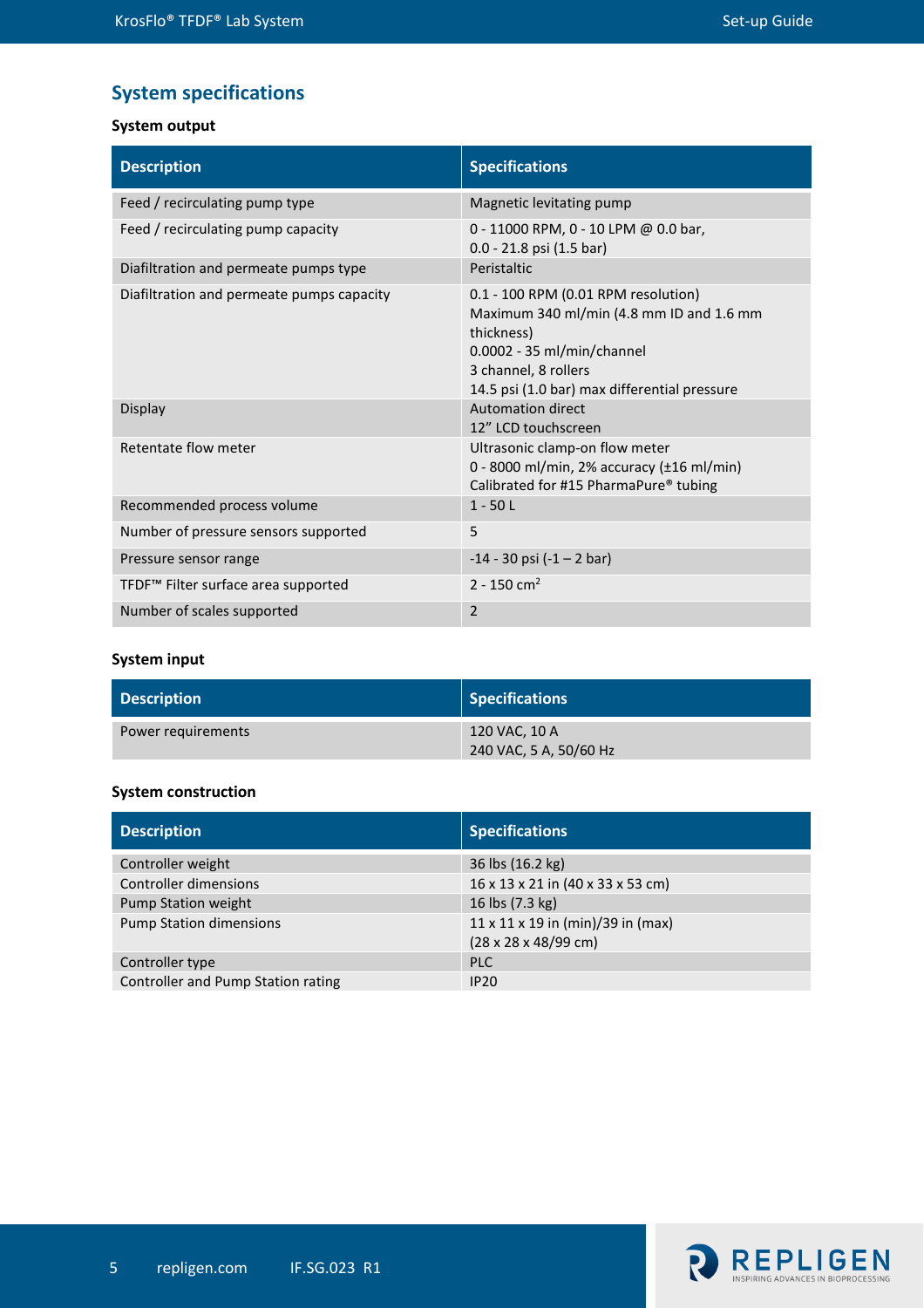#### **System environment**

| <b>Description</b>                       | <b>Specifications</b>                                                                                                                                                                                                        |
|------------------------------------------|------------------------------------------------------------------------------------------------------------------------------------------------------------------------------------------------------------------------------|
| Temperature, operating                   | 4° to 40° C (39° to 104° F)                                                                                                                                                                                                  |
| Humidity<br>(non-condensing)<br>Altitude | 15% - 95%<br>$10\% - 50\%$<br>Less than 2000 m                                                                                                                                                                               |
| Noise level                              | $<$ 75 dBa @ 1 meter                                                                                                                                                                                                         |
| Pollution degree                         | <b>Pollution Degree 2</b>                                                                                                                                                                                                    |
| Chemical resistance                      | Housing: Powder-coated aluminum<br><b>Filter stand:</b> Delrin and powder-coated/anodized<br>aluminum<br>Flow path components: polypropylene,<br>polycarbonate, polysulfone, and<br>C-Flex/PharmaPure <sup>®</sup> materials |

#### **Materials of construction**

| <b>Description</b> | Specifications                             |
|--------------------|--------------------------------------------|
| Enclosure          | Delrin and powder coated/anodized aluminum |

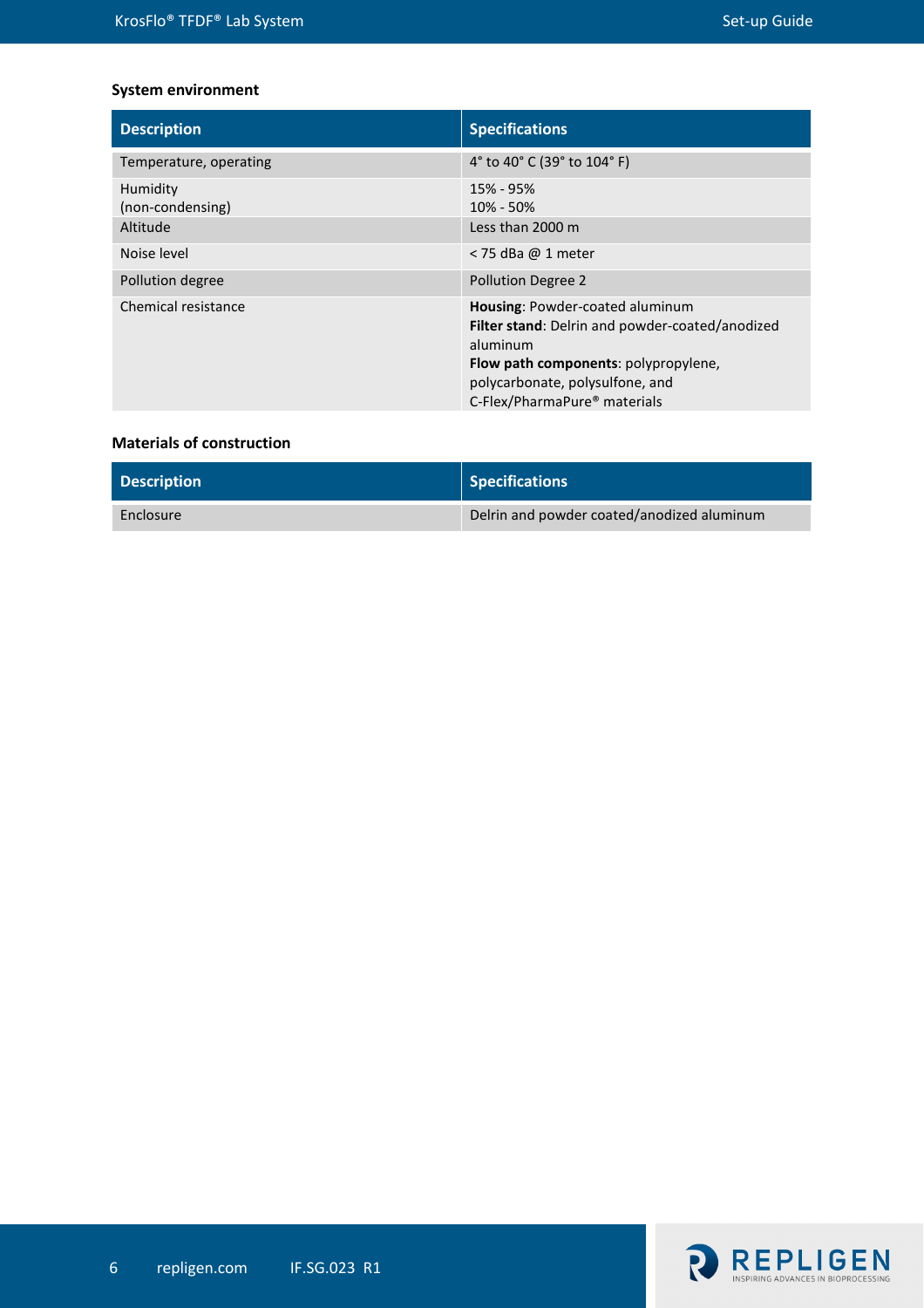# **Unboxing checklist**

| <b>Box</b>               | <b>Dimensions</b>                                                | <b>Weight</b>                  | <b>Included components</b> |                                                                                                                                    |                                                     |
|--------------------------|------------------------------------------------------------------|--------------------------------|----------------------------|------------------------------------------------------------------------------------------------------------------------------------|-----------------------------------------------------|
| Controller<br><b>Box</b> | 22.6 x 25.2 x 22.8 in<br>$(56.5 \times 63 \times 57 \text{ cm})$ | 36 lbs<br>$(16.2 \text{ kg})$  | $\mathbf{1}$               | Controller with housing-connected<br>cables                                                                                        | $\left[ \ \right]$                                  |
| Pump                     | 21.5 x 22.5 x 17.2 in                                            | $19$ lbs                       | $\overline{2}$             | <b>Pump Station</b>                                                                                                                | $\left[ \ \right]$                                  |
| Station<br><b>Box</b>    | (53.75 x 56.25 x 43.075)<br>cm)                                  | $(8.6 \text{ kg})$             | 3<br>4<br>5<br>6           | <b>Pump Station attachments</b><br>Peristaltic pumps x2<br>Magnetic levitation pump<br>Stand mount with locking knob<br>Flow meter | [     [ ]<br>$\Box$<br>$\left[ \ \right]$<br>$[\ ]$ |
|                          |                                                                  |                                | $\overline{7}$             | A/C Power cables (US, UK, EU and China<br>versions included)                                                                       | $\left[ \ \right]$                                  |
|                          |                                                                  |                                | 8                          | Pump Station power cable (5 pin)                                                                                                   | $\begin{bmatrix} \end{bmatrix}$                     |
|                          |                                                                  |                                | 9                          | Controller-Pump Station<br>communication cable (26 pin)                                                                            | $\left[ \ \right]$                                  |
|                          |                                                                  |                                | 10                         | Tubing guide rod                                                                                                                   | $\left[ \ \right]$                                  |
|                          |                                                                  |                                | 11                         | Extension rod with locking knob                                                                                                    | $\left[ \ \right]$                                  |
|                          |                                                                  |                                | 12                         | Rod sleeve with locking knob                                                                                                       | $\left[ \ \right]$                                  |
|                          |                                                                  |                                | 13                         | Filter clamp with 2 locking knobs                                                                                                  | $\left[ \ \right]$                                  |
| <b>Scales</b>            | 21 x 18 x 16 in<br>$(52.5 \times 45 \times 40 \text{ cm})$       | 10.5 lbs<br>$(4.8 \text{ kg})$ | 14                         | Digital scales (1 per box) x2                                                                                                      | $[ \ ] [ \ ]$                                       |
| <b>Boxes</b>             |                                                                  |                                | 15                         | Powered RS232 communication<br>cables x2                                                                                           | $\Box\Box$                                          |



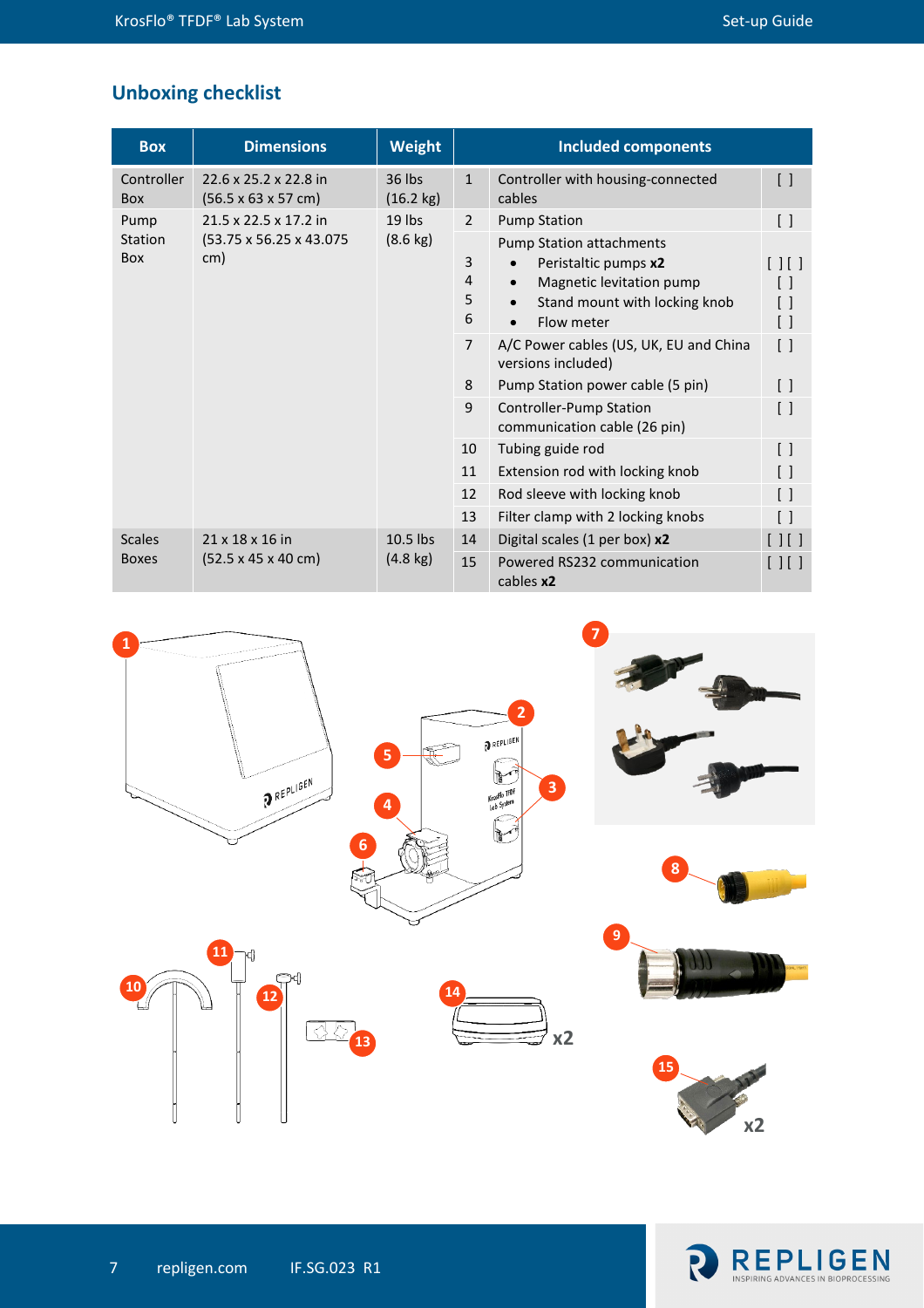#### **Configurable components**

For more information, please contact your local Repligen FAS.

| <b>Component</b>                               |  |  |
|------------------------------------------------|--|--|
| Turbidity sensor with 718 Minifast 5-pin cable |  |  |
| Depth-station-based flow meter                 |  |  |
| Depth-station-based pressure sensor            |  |  |

# **Customer-provided components**



USB-A memory stick

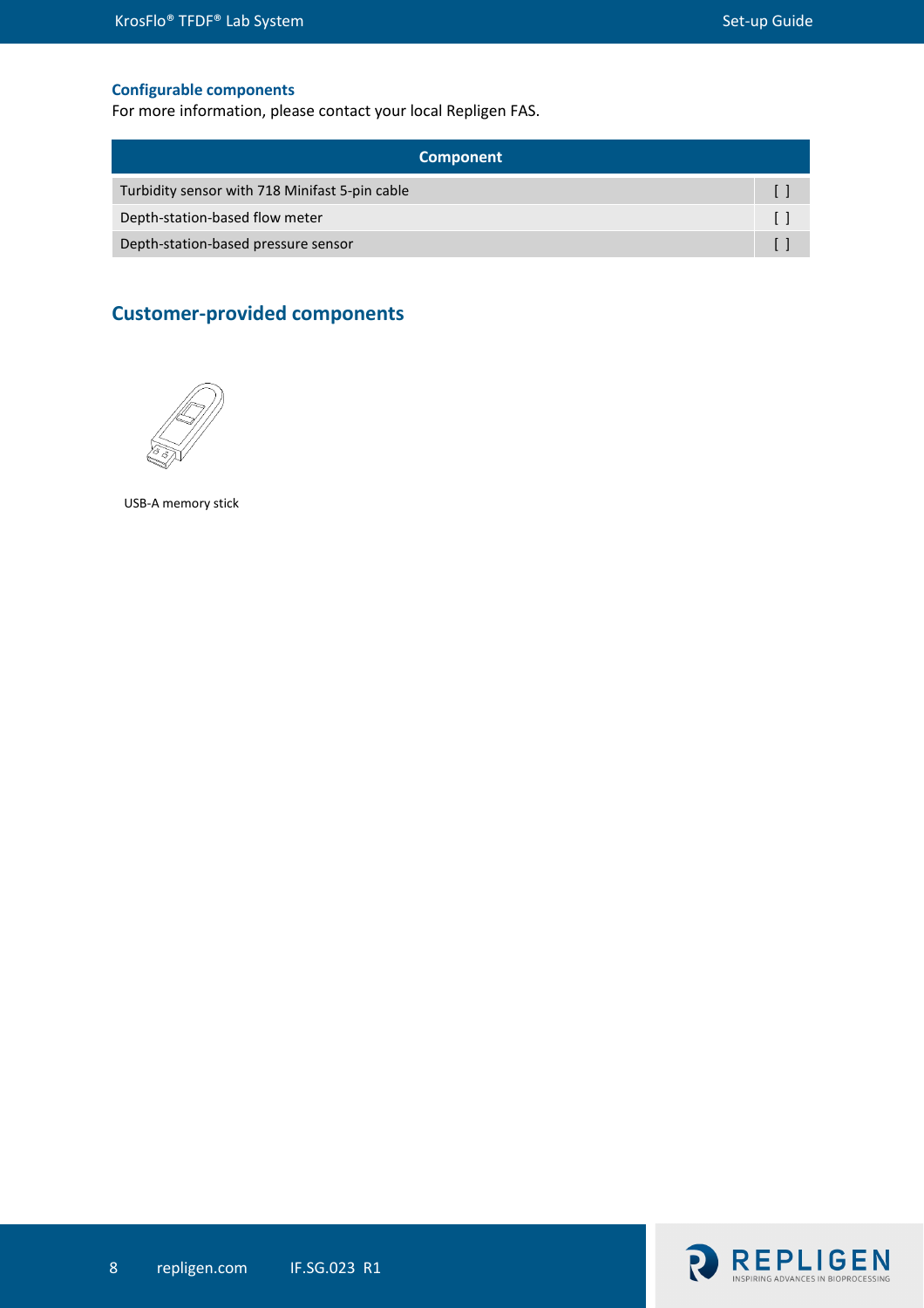#### **Set-up**

#### **Space requirements**



#### **System arrangement**

- 1. Controller
- 2. Pump station
- 3. Scale (for bioreactor)
- 4. Scale (for permeate)





**WARNING!** The controller weight is 36 lbs. Two people are recommended to lift the controller out of the box and place it on the bench top.

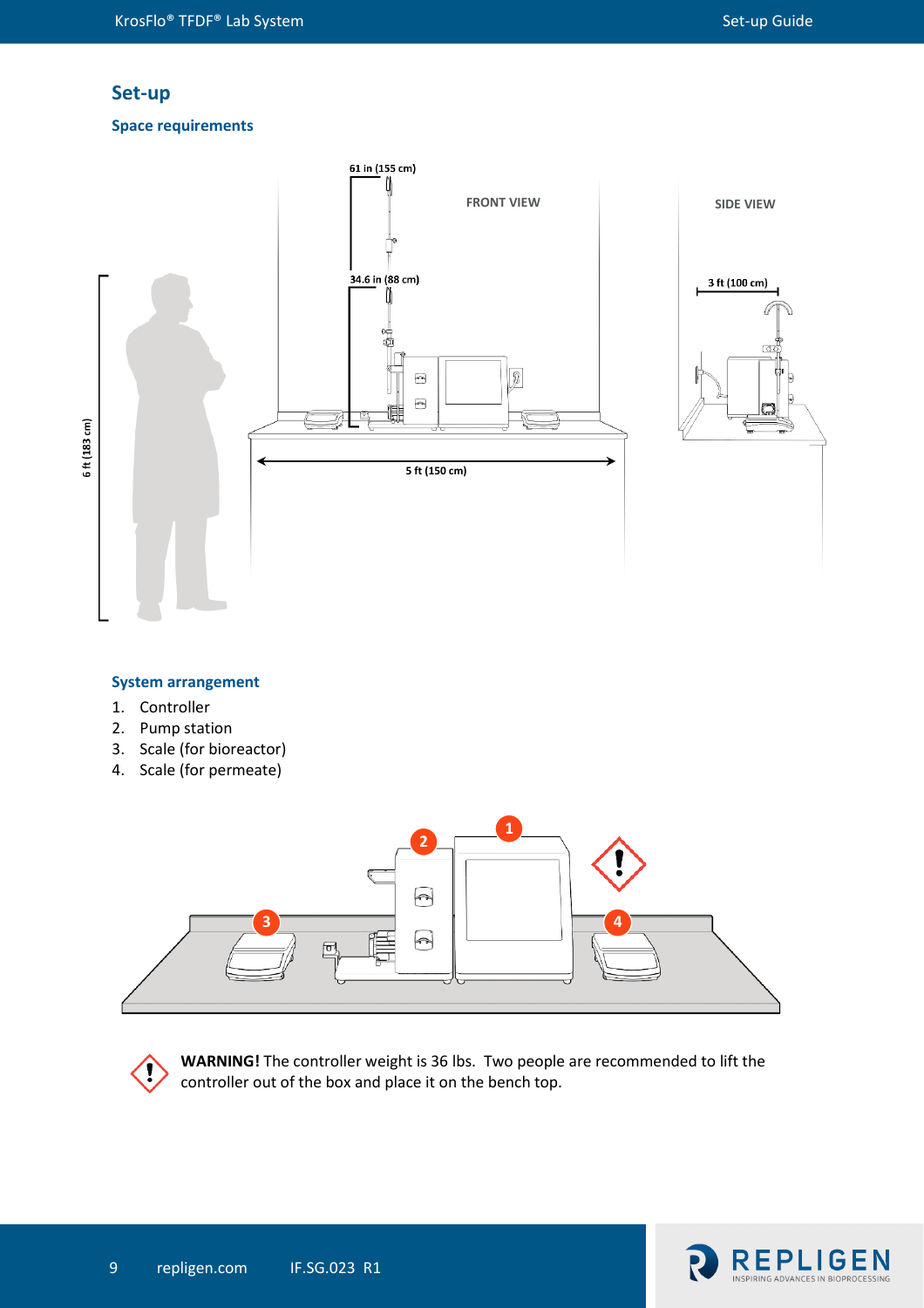#### **Stand assembly**

- 1. Tubing guide rod
- 2. Extension rod (required only for 108 cm flow path)
- 3. Sleeve
- 4. Filter clamp